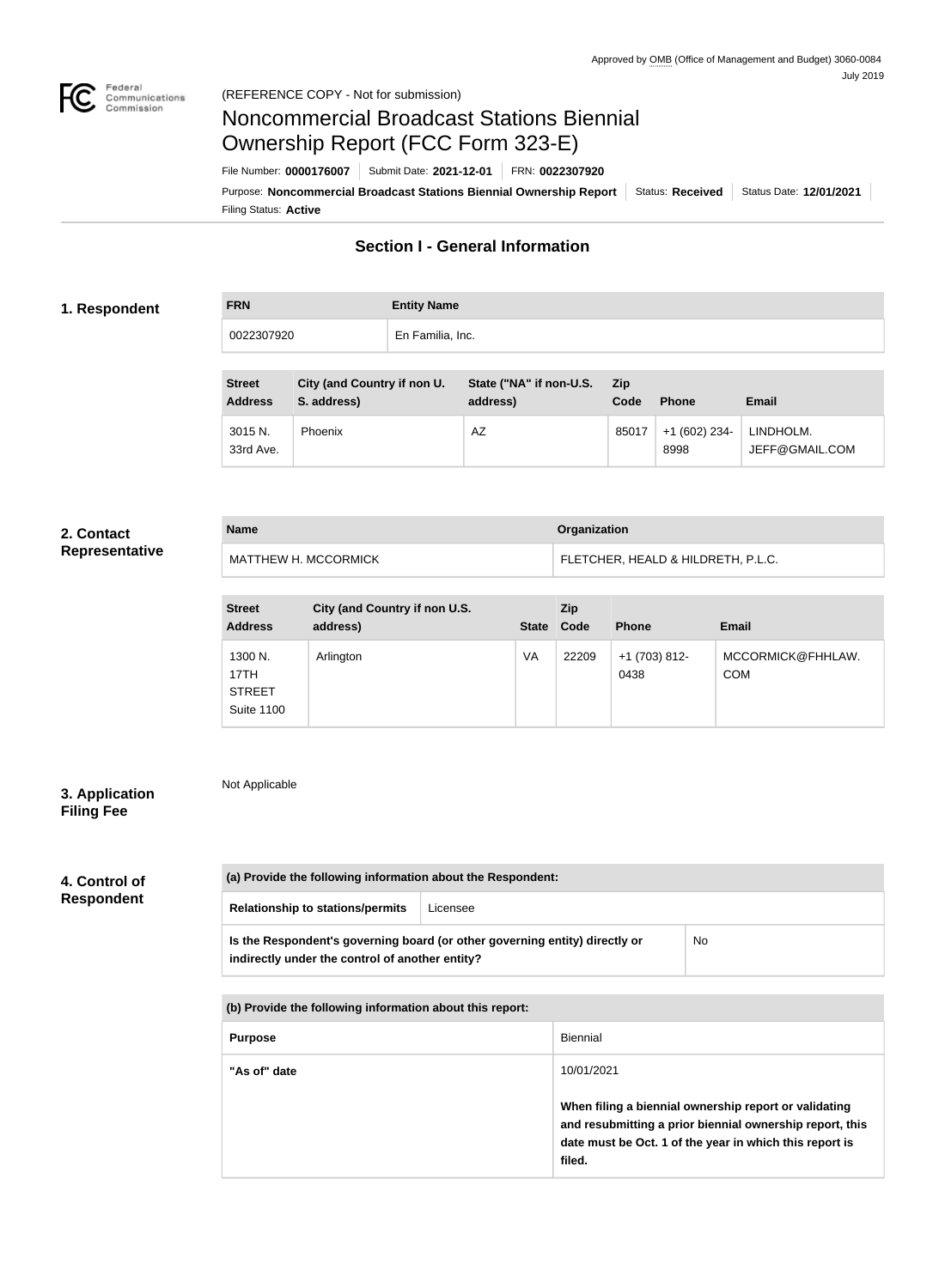#### **5. Licensee(s) and Station(s)**

**Respondent is filing this report to cover the following Licensee(s) and station(s):**

| <b>Licensee/Permittee Name</b> |                  | <b>FRN</b>      |              |                |  |  |
|--------------------------------|------------------|-----------------|--------------|----------------|--|--|
| En Familia, Inc.               |                  |                 | 0022307920   |                |  |  |
|                                |                  |                 |              |                |  |  |
| Fac. ID No.                    | <b>Call Sign</b> | <b>City</b>     | <b>State</b> | <b>Service</b> |  |  |
| 6383                           | <b>KIDR</b>      | <b>PHOENIX</b>  | AZ           | AM             |  |  |
| 92985                          | <b>KJZA</b>      | <b>DRAKE</b>    | AZ           | <b>FM</b>      |  |  |
| 173030                         | KJZK             | <b>KINGMAN</b>  | AZ           | FM             |  |  |
| 173032                         | <b>KJZP</b>      | <b>PRESCOTT</b> | AZ           | <b>FM</b>      |  |  |

### **Section II – Biennial Ownership Information**

#### **1. 47 C.F.R. Section 73.3613 Documents**

Licensee Respondents that hold authorizations for one or more full power television, AM, and/or FM stations should list all contracts and other instruments set forth in 47 C.F.R. Section 73.3613(a) through (c) for the facility or facilities listed on this report. If the agreement is a network affiliation agreement, check the appropriate box. Otherwise, select "Other." Non-Licensee Respondents should select "Not Applicable" in response to this question.

| <b>Document Information</b>                     |                                                    |  |  |
|-------------------------------------------------|----------------------------------------------------|--|--|
| Description of contract or instrument           | ARTICLES OF INCORPORATION                          |  |  |
| Parties to contract or instrument               | STATE OF ARIZONA                                   |  |  |
| Date of execution                               | 08/2012                                            |  |  |
| Date of expiration                              | No expiration date                                 |  |  |
| <b>Agreement type</b><br>(check all that apply) | Other<br>Agreement Type: ARTICLES OF INCORPORATION |  |  |

#### **2. Ownership Interests**

**(a)** Ownership Interests. This Question requires Respondents to enter detailed information about ownership interests by generating a series of subforms. Answer each question on each subform. The first subform listing should be for the Respondent itself. If the Respondent is not a natural person, also list each of the officers, members of the governing board (or other governing entity), stockholders, and any other persons or entities with a direct attributable interest in the Respondent pursuant to the standards set forth in 47 C.F.R. Section 73.3555. (A "direct" interest is one that is not held through any intervening companies or entities.) List each interest holder with a direct attributable interest in the Respondent separately.

Leave the percentage of total assets (Equity Debt Plus) field blank for an interest holder unless that interest holder has an attributable interest in the Respondent solely on the basis of the Commission's Equity Debt Plus attribution standard, 47 C.F.R. Section 73.3555, Note 2(i).

In the case of vertical or indirect ownership structures, list only those interests in the Respondent that also represent an attributable interest in the Licensee(s) for which the report is being submitted.

Entities that are part of an organizational structure that includes holding companies or other forms of indirect ownership must file separate ownership reports. In such a structure do not report, or file a separate report for, any interest holder that does not have an attributable interest in the Licensee(s) for which the report is being submitted.

Please see the Instructions for further detail concerning interests that must be reported in response to this question.

The Respondent must provide an FCC Registration Number for each interest holder reported in response to this question. Please see the Instructions for detailed information and guidance concerning this requirement.

| <b>Ownership Information</b> |                  |  |
|------------------------------|------------------|--|
| <b>FRN</b>                   | 0022307920       |  |
| <b>Entity Name</b>           | En Familia, Inc. |  |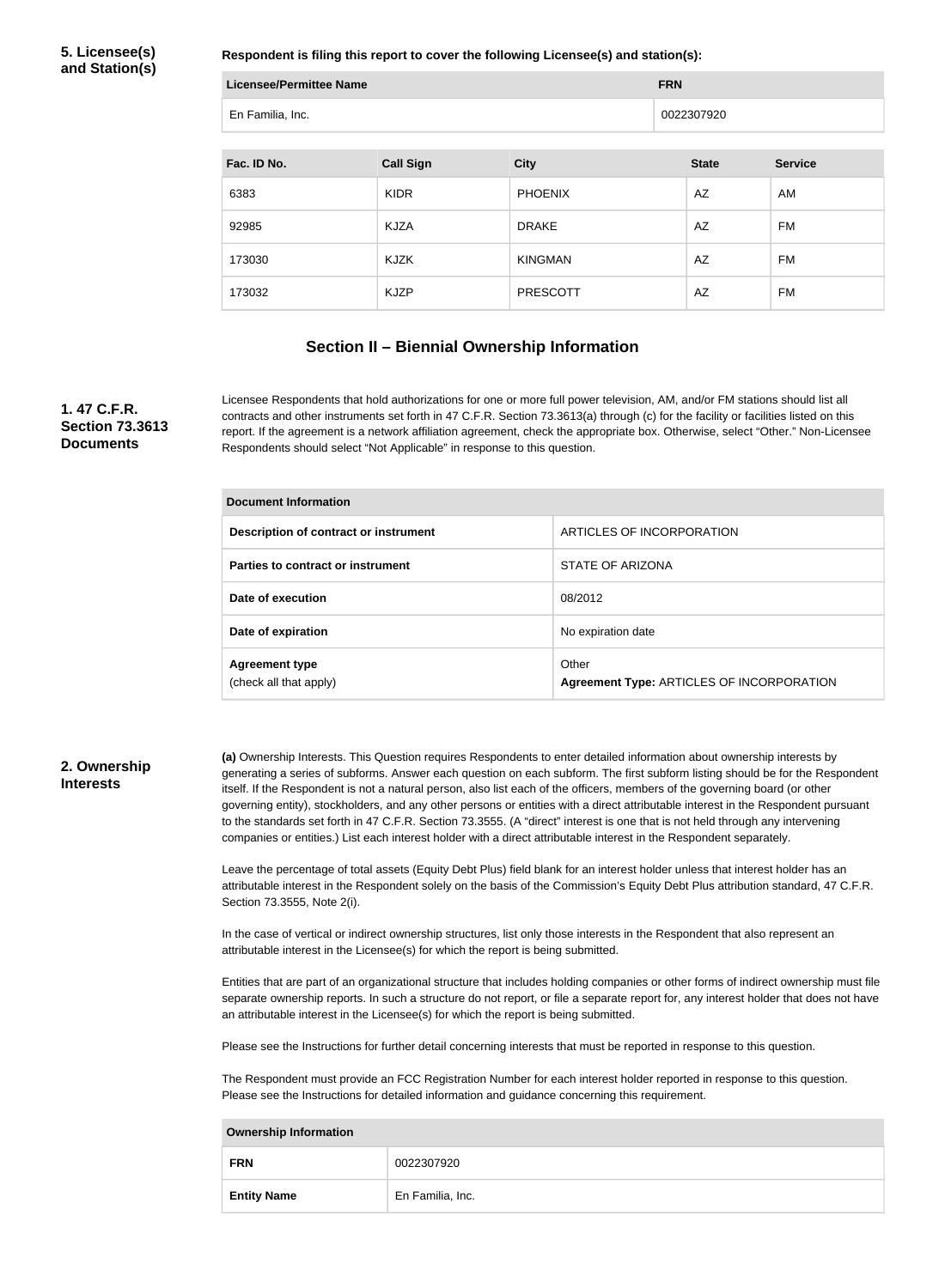| <b>Address</b>                                        | PO Box                                                                               |                      |           |  |
|-------------------------------------------------------|--------------------------------------------------------------------------------------|----------------------|-----------|--|
|                                                       | <b>Street 1</b>                                                                      | 3015 N. 33rd Ave.    |           |  |
|                                                       | <b>Street 2</b>                                                                      |                      |           |  |
|                                                       | <b>City</b>                                                                          | Phoenix              |           |  |
|                                                       | State ("NA" if non-U.S.<br>address)                                                  | <b>AZ</b>            |           |  |
|                                                       | <b>Zip/Postal Code</b>                                                               | 85017                |           |  |
|                                                       | Country (if non-U.S.<br>address)                                                     | <b>United States</b> |           |  |
| <b>Listing Type</b>                                   | Respondent                                                                           |                      |           |  |
| <b>Positional Interests</b><br>(check all that apply) | Respondent                                                                           |                      |           |  |
| <b>Tribal Nation or Tribal</b><br><b>Entity</b>       | Interest holder is not a Tribal nation or Tribal entity                              |                      |           |  |
| <b>Interest Percentages</b>                           | Voting                                                                               | 0.0%                 |           |  |
| (enter percentage values<br>from 0.0 to 100.0)        | <b>Equity</b>                                                                        | 0.0%                 |           |  |
|                                                       | <b>Total assets (Equity Debt</b><br>Plus)                                            | 0.0%                 |           |  |
| that do not appear on this report?                    | Does interest holder have an attributable interest in one or more broadcast stations |                      | <b>No</b> |  |

| <b>FRN</b>                                                                        | 0019438712                          |                      |  |
|-----------------------------------------------------------------------------------|-------------------------------------|----------------------|--|
| <b>Name</b>                                                                       | Jeffrey L. Lindholm                 |                      |  |
| <b>Address</b>                                                                    | PO Box                              |                      |  |
|                                                                                   | <b>Street 1</b>                     | 3015 N. 33rd Dr.     |  |
|                                                                                   | <b>Street 2</b>                     |                      |  |
|                                                                                   | <b>City</b>                         | Phoenix              |  |
|                                                                                   | State ("NA" if non-U.S.<br>address) | AZ                   |  |
|                                                                                   | <b>Zip/Postal Code</b>              | 85017                |  |
|                                                                                   | Country (if non-U.S.<br>address)    | <b>United States</b> |  |
| <b>Listing Type</b>                                                               | Other Interest Holder               |                      |  |
| <b>Positional Interests</b><br>(check all that apply)                             | Officer, Other - Director           |                      |  |
| <b>Principal Profession or</b><br><b>Occupation</b>                               | COO, ICertainty Inc.                |                      |  |
| <b>By Whom Appointed or</b><br><b>Elected</b>                                     | <b>Board</b>                        |                      |  |
| Citizenship, Gender,<br><b>Ethnicity, and Race</b><br><b>Information (Natural</b> | <b>Citizenship</b>                  | <b>US</b>            |  |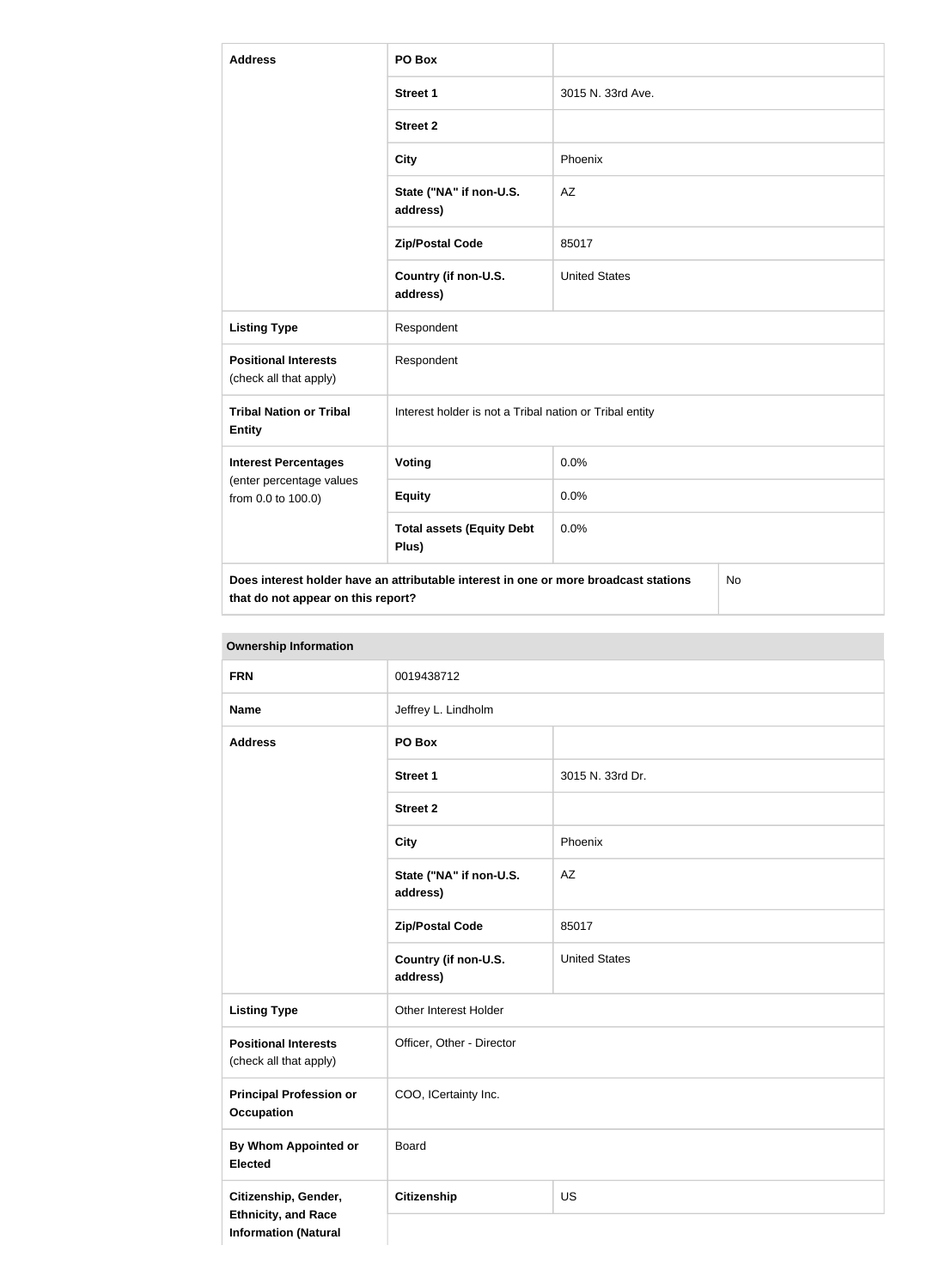| <b>Persons Only)</b>                                                                 | Gender                                    | Male                   |     |
|--------------------------------------------------------------------------------------|-------------------------------------------|------------------------|-----|
|                                                                                      | <b>Ethnicity</b>                          | Not Hispanic or Latino |     |
|                                                                                      | Race                                      | White                  |     |
| <b>Interest Percentages</b>                                                          | Voting                                    | 25.0%                  |     |
| (enter percentage values<br>from 0.0 to 100.0)                                       | <b>Equity</b>                             | 25.0%                  |     |
|                                                                                      | <b>Total assets (Equity Debt</b><br>Plus) | 25.0%                  |     |
| Does interest holder have an attributable interest in one or more broadcast stations |                                           |                        | No. |

**that do not appear on this report?**

#### **Ownership Information**

| <b>FRN</b>                                                                                                                              | 0027282532                                |                      |  |  |
|-----------------------------------------------------------------------------------------------------------------------------------------|-------------------------------------------|----------------------|--|--|
| <b>Name</b>                                                                                                                             | <b>MARIO PAREDES</b>                      |                      |  |  |
| <b>Address</b>                                                                                                                          | PO Box                                    |                      |  |  |
|                                                                                                                                         | <b>Street 1</b>                           | 3015 N. 33rd Dr.     |  |  |
|                                                                                                                                         | <b>Street 2</b>                           |                      |  |  |
|                                                                                                                                         | <b>City</b>                               | Phoenix              |  |  |
|                                                                                                                                         | State ("NA" if non-U.S.<br>address)       | AZ                   |  |  |
|                                                                                                                                         | <b>Zip/Postal Code</b>                    | 85017                |  |  |
|                                                                                                                                         | Country (if non-U.S.<br>address)          | <b>United States</b> |  |  |
| <b>Listing Type</b>                                                                                                                     | Other Interest Holder                     |                      |  |  |
| <b>Positional Interests</b><br>(check all that apply)                                                                                   | Officer, Other - Secretary                |                      |  |  |
| <b>Principal Profession or</b><br><b>Occupation</b>                                                                                     | CEO, Somos Helthcare Inc.                 |                      |  |  |
| By Whom Appointed or<br><b>Elected</b>                                                                                                  | <b>Board</b>                              |                      |  |  |
| Citizenship, Gender,                                                                                                                    | Citizenship                               | US                   |  |  |
| <b>Ethnicity, and Race</b><br><b>Information (Natural</b>                                                                               | Gender                                    | Male                 |  |  |
| <b>Persons Only)</b>                                                                                                                    | <b>Ethnicity</b>                          | Hispanic or Latino   |  |  |
|                                                                                                                                         | Race                                      | White                |  |  |
| <b>Interest Percentages</b><br>(enter percentage values                                                                                 | <b>Voting</b>                             | 25.0%                |  |  |
| from 0.0 to 100.0)                                                                                                                      | <b>Equity</b>                             | 25.0%                |  |  |
|                                                                                                                                         | <b>Total assets (Equity Debt</b><br>Plus) | 25.0%                |  |  |
| Does interest holder have an attributable interest in one or more broadcast stations<br><b>No</b><br>that do not appear on this report? |                                           |                      |  |  |

**Ownership Information**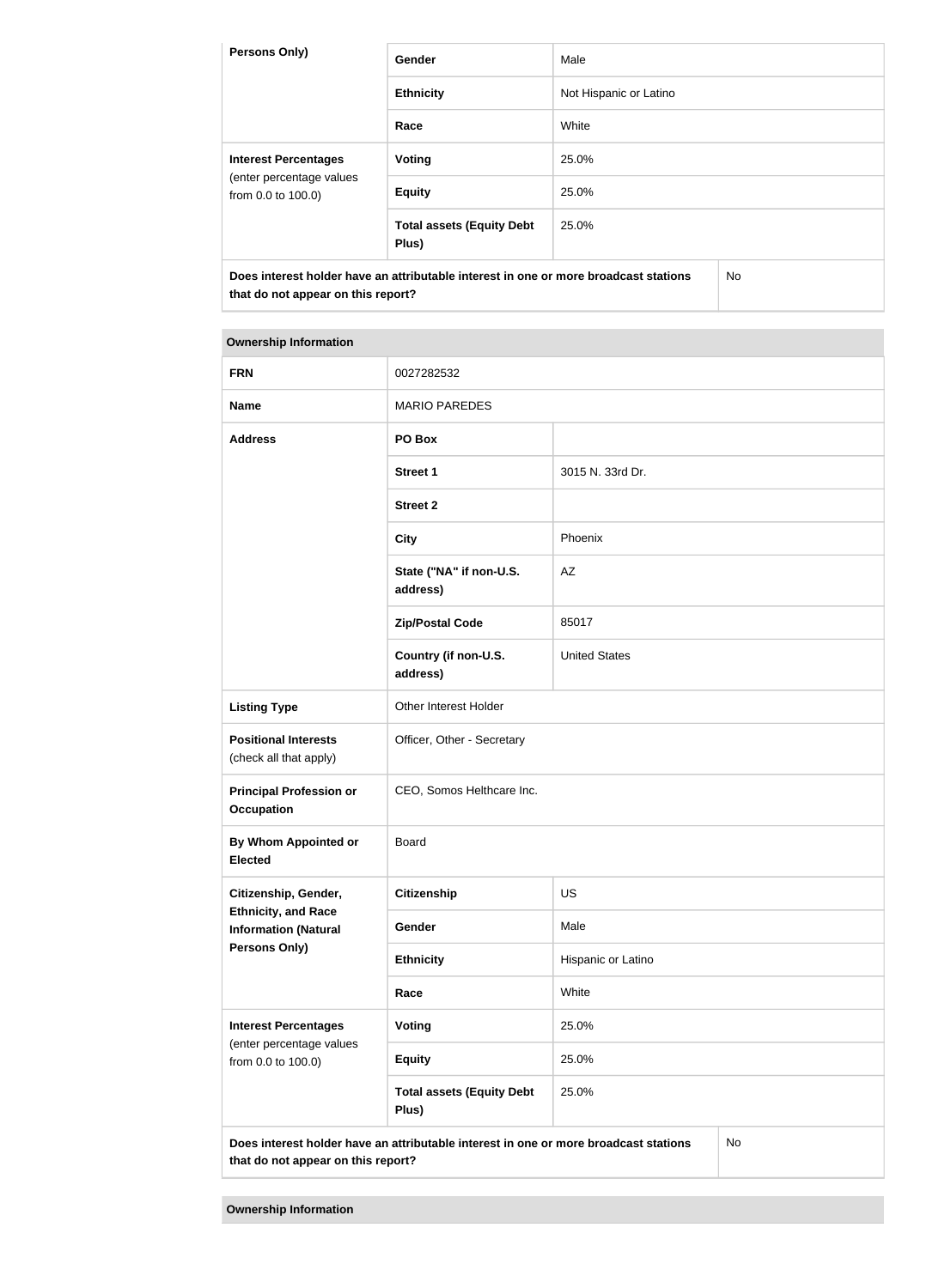| <b>FRN</b>                                                                                                                       | 2130005511                                |                      |  |  |
|----------------------------------------------------------------------------------------------------------------------------------|-------------------------------------------|----------------------|--|--|
| <b>Name</b>                                                                                                                      | <b>CRISTOFER PEREYRA</b>                  |                      |  |  |
| <b>Address</b>                                                                                                                   | PO Box                                    |                      |  |  |
|                                                                                                                                  | <b>Street 1</b>                           | 3015 N. 33rd Dr.     |  |  |
|                                                                                                                                  | <b>Street 2</b>                           |                      |  |  |
|                                                                                                                                  | <b>City</b>                               | Phoenix              |  |  |
|                                                                                                                                  | State ("NA" if non-U.S.<br>address)       | AZ                   |  |  |
|                                                                                                                                  | <b>Zip/Postal Code</b>                    | 85017                |  |  |
|                                                                                                                                  | Country (if non-U.S.<br>address)          | <b>United States</b> |  |  |
| <b>Listing Type</b>                                                                                                              | Other Interest Holder                     |                      |  |  |
| <b>Positional Interests</b><br>(check all that apply)                                                                            | Other - Director                          |                      |  |  |
| <b>Principal Profession or</b><br><b>Occupation</b>                                                                              | CEO, Tepeyac Leadership Inc.              |                      |  |  |
| <b>By Whom Appointed or</b><br><b>Elected</b>                                                                                    | Board                                     |                      |  |  |
| Citizenship, Gender,<br><b>Ethnicity, and Race</b><br><b>Information (Natural</b><br><b>Persons Only)</b>                        | <b>Citizenship</b>                        | US                   |  |  |
|                                                                                                                                  | Gender                                    | Male                 |  |  |
|                                                                                                                                  | <b>Ethnicity</b>                          | Hispanic or Latino   |  |  |
|                                                                                                                                  | Race                                      | White                |  |  |
| <b>Interest Percentages</b><br>(enter percentage values<br>from 0.0 to 100.0)                                                    | <b>Voting</b>                             | 25.0%                |  |  |
|                                                                                                                                  | <b>Equity</b>                             | 25.0%                |  |  |
|                                                                                                                                  | <b>Total assets (Equity Debt</b><br>Plus) | 25.0%                |  |  |
| Does interest holder have an attributable interest in one or more broadcast stations<br>No<br>that do not appear on this report? |                                           |                      |  |  |

#### **Ownership Information**

| <b>FRN</b>     | 2130005529                          |                      |
|----------------|-------------------------------------|----------------------|
| <b>Name</b>    | ARMIDA ESCARCEGA                    |                      |
| <b>Address</b> | PO Box                              |                      |
|                | Street 1                            | 3015 N. 33rd Dr.     |
|                | <b>Street 2</b>                     |                      |
|                | <b>City</b>                         | Phoenix              |
|                | State ("NA" if non-U.S.<br>address) | AZ                   |
|                | <b>Zip/Postal Code</b>              | 85017                |
|                | Country (if non-U.S.<br>address)    | <b>United States</b> |
|                |                                     |                      |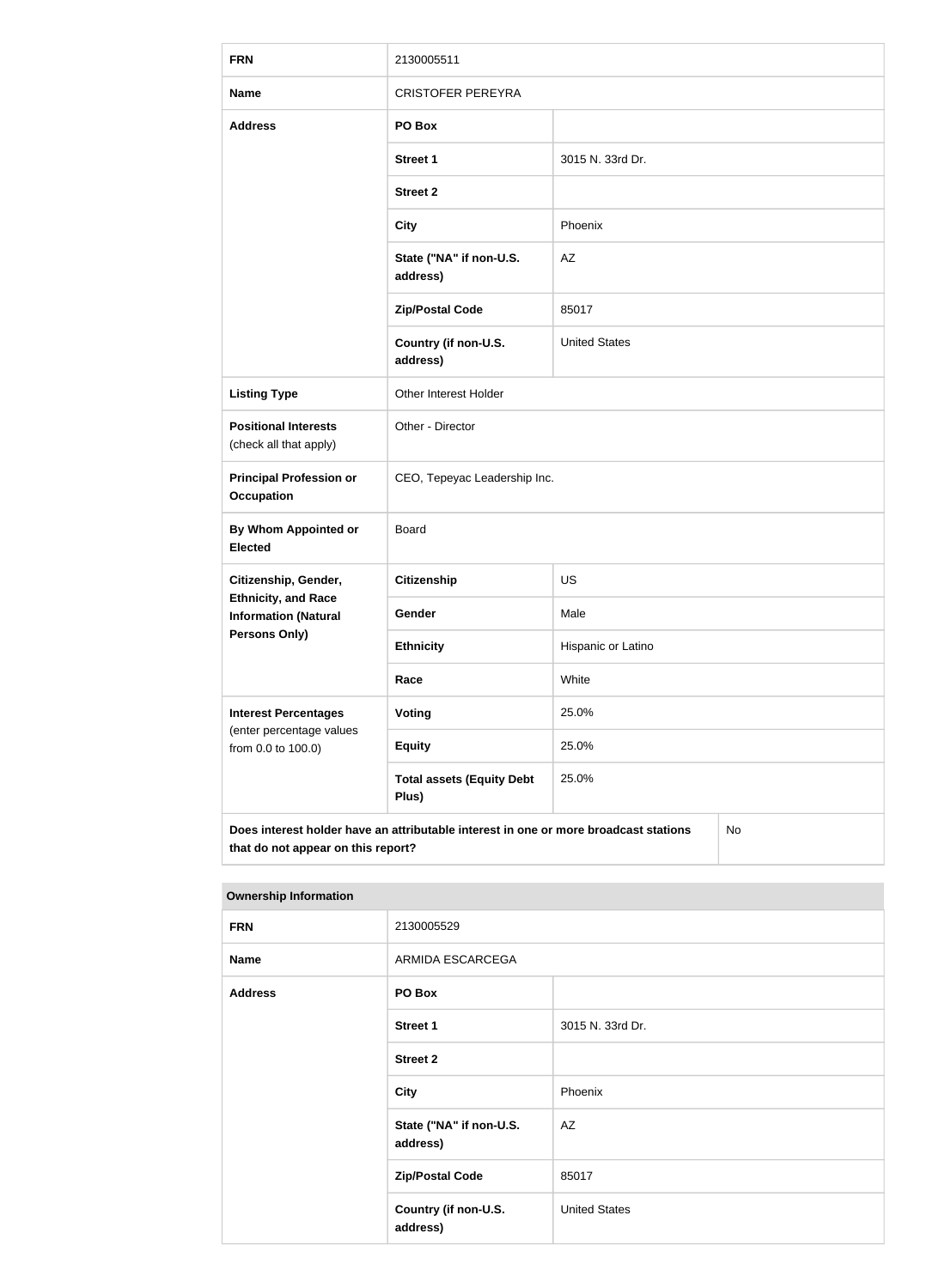|                                                       | <b>Listing Type</b>                                                                                                                                                                                                                                                                                                                                                                                                                                                                                                                                                      | Other Interest Holder                                                                                                                                                                                   |                 |  |  |
|-------------------------------------------------------|--------------------------------------------------------------------------------------------------------------------------------------------------------------------------------------------------------------------------------------------------------------------------------------------------------------------------------------------------------------------------------------------------------------------------------------------------------------------------------------------------------------------------------------------------------------------------|---------------------------------------------------------------------------------------------------------------------------------------------------------------------------------------------------------|-----------------|--|--|
|                                                       | <b>Positional Interests</b><br>(check all that apply)                                                                                                                                                                                                                                                                                                                                                                                                                                                                                                                    | Other - Director                                                                                                                                                                                        |                 |  |  |
|                                                       | <b>Principal Profession or</b><br><b>Occupation</b>                                                                                                                                                                                                                                                                                                                                                                                                                                                                                                                      | Manager for the Office of Family Life at Diocese Of Phoenix                                                                                                                                             |                 |  |  |
|                                                       | <b>By Whom Appointed or</b><br><b>Elected</b>                                                                                                                                                                                                                                                                                                                                                                                                                                                                                                                            | <b>Board</b>                                                                                                                                                                                            |                 |  |  |
|                                                       | Citizenship, Gender,                                                                                                                                                                                                                                                                                                                                                                                                                                                                                                                                                     | <b>Citizenship</b><br><b>US</b>                                                                                                                                                                         |                 |  |  |
|                                                       | <b>Ethnicity, and Race</b><br><b>Information (Natural</b>                                                                                                                                                                                                                                                                                                                                                                                                                                                                                                                | <b>Gender</b>                                                                                                                                                                                           | Female          |  |  |
|                                                       | Persons Only)                                                                                                                                                                                                                                                                                                                                                                                                                                                                                                                                                            | <b>Ethnicity</b><br>Hispanic or Latino                                                                                                                                                                  |                 |  |  |
|                                                       |                                                                                                                                                                                                                                                                                                                                                                                                                                                                                                                                                                          | Race                                                                                                                                                                                                    | White           |  |  |
|                                                       | <b>Interest Percentages</b>                                                                                                                                                                                                                                                                                                                                                                                                                                                                                                                                              | <b>Voting</b>                                                                                                                                                                                           | 25.0%           |  |  |
|                                                       | (enter percentage values<br>from 0.0 to 100.0)                                                                                                                                                                                                                                                                                                                                                                                                                                                                                                                           | <b>Equity</b>                                                                                                                                                                                           | 25.0%           |  |  |
|                                                       |                                                                                                                                                                                                                                                                                                                                                                                                                                                                                                                                                                          | <b>Total assets (Equity Debt</b><br>Plus)                                                                                                                                                               | 25.0%           |  |  |
|                                                       | Does interest holder have an attributable interest in one or more broadcast stations<br>No<br>that do not appear on this report?                                                                                                                                                                                                                                                                                                                                                                                                                                         |                                                                                                                                                                                                         |                 |  |  |
|                                                       | (b) Respondent certifies that any interests,<br>including equity, financial, or voting interests,<br>not reported in this filing are non-attributable.<br>If "No," submit as an exhibit an explanation.                                                                                                                                                                                                                                                                                                                                                                  | No - En Familia Inc. is also the licensee of the AM commercial station<br>KIDR, Phoenix, AZ (Facility ID No. 6383). Commercial station KIDR is<br>not included in this non-commercial ownership report. |                 |  |  |
|                                                       | (c) Is Respondent seeking an attribution exemption for any officer or director with<br>duties wholly unrelated to the Licensee(s)?                                                                                                                                                                                                                                                                                                                                                                                                                                       | If "Yes," complete the information in the required fields and submit an Exhibit fully describing                                                                                                        | No              |  |  |
|                                                       | attributed an interest.                                                                                                                                                                                                                                                                                                                                                                                                                                                                                                                                                  | that individual's duties and responsibilities, and explaining why that individual should not be                                                                                                         |                 |  |  |
| 3. Organizational<br><b>Chart (Licensees</b><br>Only) | Attach a flowchart or similar document showing the Licensee's vertical ownership structure including the Licensee and all<br>entities that have attributable interests in the Licensee. Licensees with a single parent entity may provide a brief explanatory<br>textual Exhibit in lieu of a flowchart or similar document. Licensees without parent entities should so indicate in a textual Exhibit.<br>Non-Licensee Respondents should select "N/A" in response to this question.<br>There is no vertical ownership structure.<br><b>Section III - Certification</b> |                                                                                                                                                                                                         |                 |  |  |
|                                                       |                                                                                                                                                                                                                                                                                                                                                                                                                                                                                                                                                                          |                                                                                                                                                                                                         |                 |  |  |
| <b>Certification</b>                                  | <b>Section</b>                                                                                                                                                                                                                                                                                                                                                                                                                                                                                                                                                           | Question                                                                                                                                                                                                | <b>Response</b> |  |  |

**Certification**